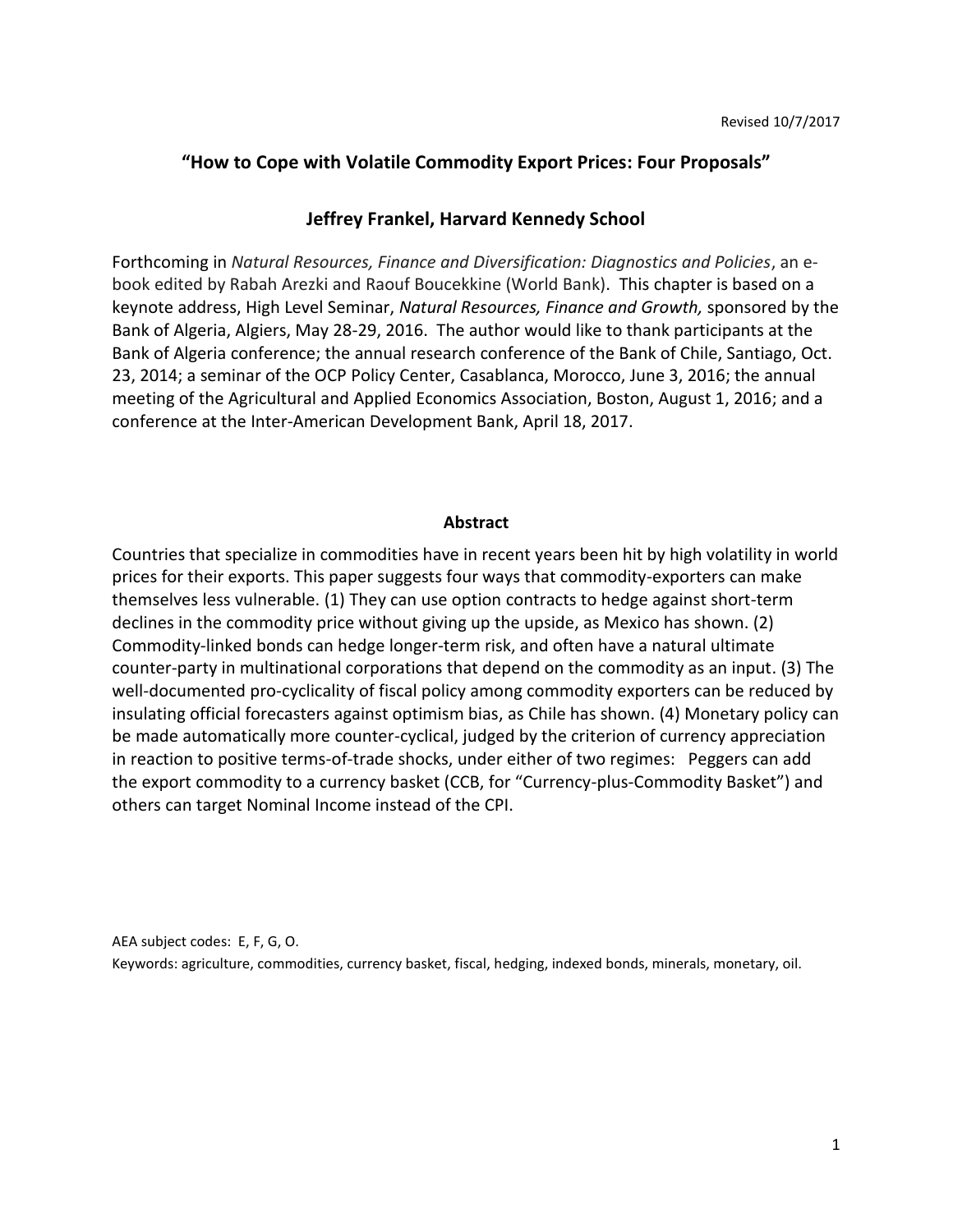### **"How to Cope with Volatile Commodity Export Prices: Four Proposals"**

### **Introduction**

Countries where exports are relatively concentrated in oil, gas, minerals and agricultural commodities experience terms of trade that are highly volatile. This volatility is one of the possible explanations for the famous Natural Resource Curse.<sup>1</sup>

The aim in this short paper is to offer four policy proposals to help countries manage commodity volatility and thereby help make sure that commodity wealth is a blessing rather than a curse. Two of the ideas fall in the area of microeconomic policy: specific financial contracts structured so as to hedge risk. Two of the ideas fall in the area of macroeconomic policy institutions: ways to make fiscal and monetary policy counter-cyclical rather than procyclical.

It is always hard to make policy proposals that are convincing and at the same time are original. I will try to strike a balance between being convincing and being original. Of the four ideas, two are tried and tested. Two have not been tried much. The question then becomes: why not?

Let us first pause to ask: Don't commodity-exporters already use financial markets to smooth trade fluctuations? It is true that if international financial markets worked well, countries facing temporary adverse trade shocks could borrow to finance current account deficits, and vice versa. But they don't work that well. Capital flows to developing countries tend not to be counter-cyclical, as in intertemporal optimization theory, but rather to be procyclical.<sup>2</sup> The more realistic theory usually builds on the assumption that creditworthiness is imperfect and therefore borrowing requires collateral, in the form of commodity export proceeds. The important point for policy-makers is that some careful thought is required to design institutions that can protect against the volatility.

A variety of policies and institutions for dealing with commodity volatility have been proposed and tried in various countries. Some have been successful, some much less so. Many of the ideas that tend to work poorly can be described as seeking to suppress price volatility rather than manage it. I see them as akin to King Canute commanding the tide not to come in.

 $^{\text{1}}$  Brueckner and Carneiro (2016), Blattman, Hwang, and Williamson (2007), Hausmann and Rigobon (2003), Mendoza (1997) and Poelhekke and van der Ploeg (2007). Terms of trade volatility hurts growth in the presence of investment irreversibilities and credit constraints (Aghion, Angeletos, Banerjee & Manova, 2010). Frankel (2012a) surveys the Natural Resource Curse.

 $2$  E.g., Kaminsky, Reinhart and Végh {2005).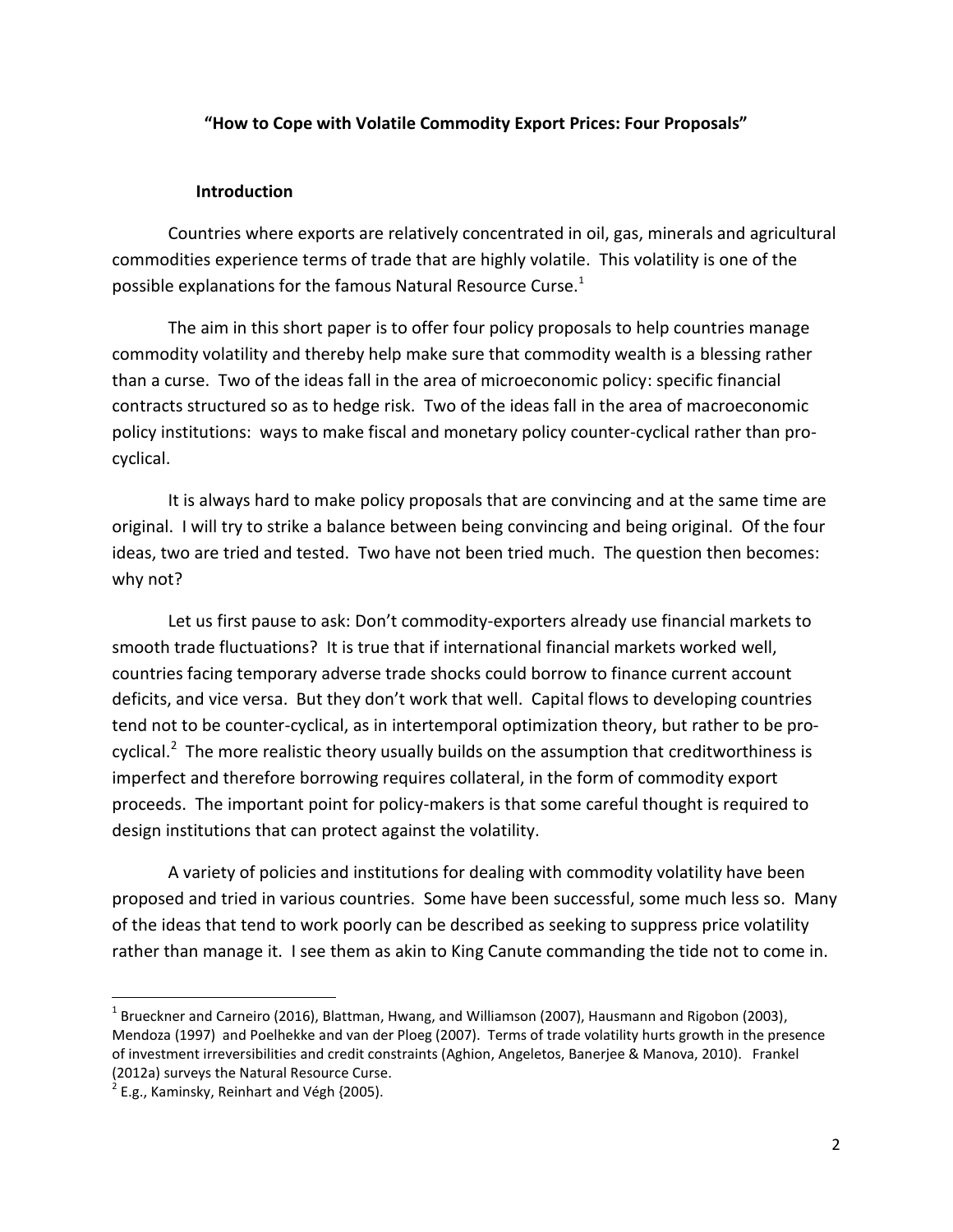I am thinking, for example, of price controls, commodity marketing boards, and controls on exports. Better to accept fluctuations in demand and supply as a fact of life, and to devise policies and institutions to equip the economy to cope with them.

# **1. Idea for financial hedging of short-term risk: Options**

The general theoretical case for hedging is clear. Hedging allows for efficient sharing of risk. $3$ 

Of my two suggestions for ways to hedge risk, one having to do with derivatives has been tried and proven successful in protecting against short-term declines in the world price of the export commodity. I have in mind the options market. Mexico annually buys contracts for put options on a large scale to protect itself against a decline in the dollar price of oil.<sup>4</sup> This strategy proved especially useful when global commodity prices fell abruptly in 2009 and 2014- 15.

Why not use the futures or forward market? Ghana has apparently tried this for cocoa, with some success.<sup>5</sup> But the futures strategy has a major potential drawback, which might be described as an incentive compatibility problem. The minister who sells the commodity forward is likely to get meager credit if the dollar price of the commodity subsequently goes down, but lots of blame if the price goes up. Better to use options to eliminate the downside risk while keeping the upside potential, although of course one must pay a price for the latter.

A possible limitation in practice for both futures and options contracts is that they are not always readily available for some commodities, particularly at the long-term horizons needed to hedge development of new oil or mineral resources or to hedge the asset-value of existing resources. This observation leads to proposal number two.

# **2. Idea for financial hedging of long-term risk: Indexing debt to the commodity price**

 For those countries that borrow, e.g., a West African country that is developing new deposits of iron ore or offshore oil, I propose indexing the terms of the loan, not to dollars nor

 $3$  E.g., Borensztein, Jeanne and Sandri (2013).

<sup>&</sup>lt;sup>4</sup> Duclaud and García (2012).

 $<sup>5</sup>$  IMF SPRD and World Bank PREM (2011, p.47).</sup>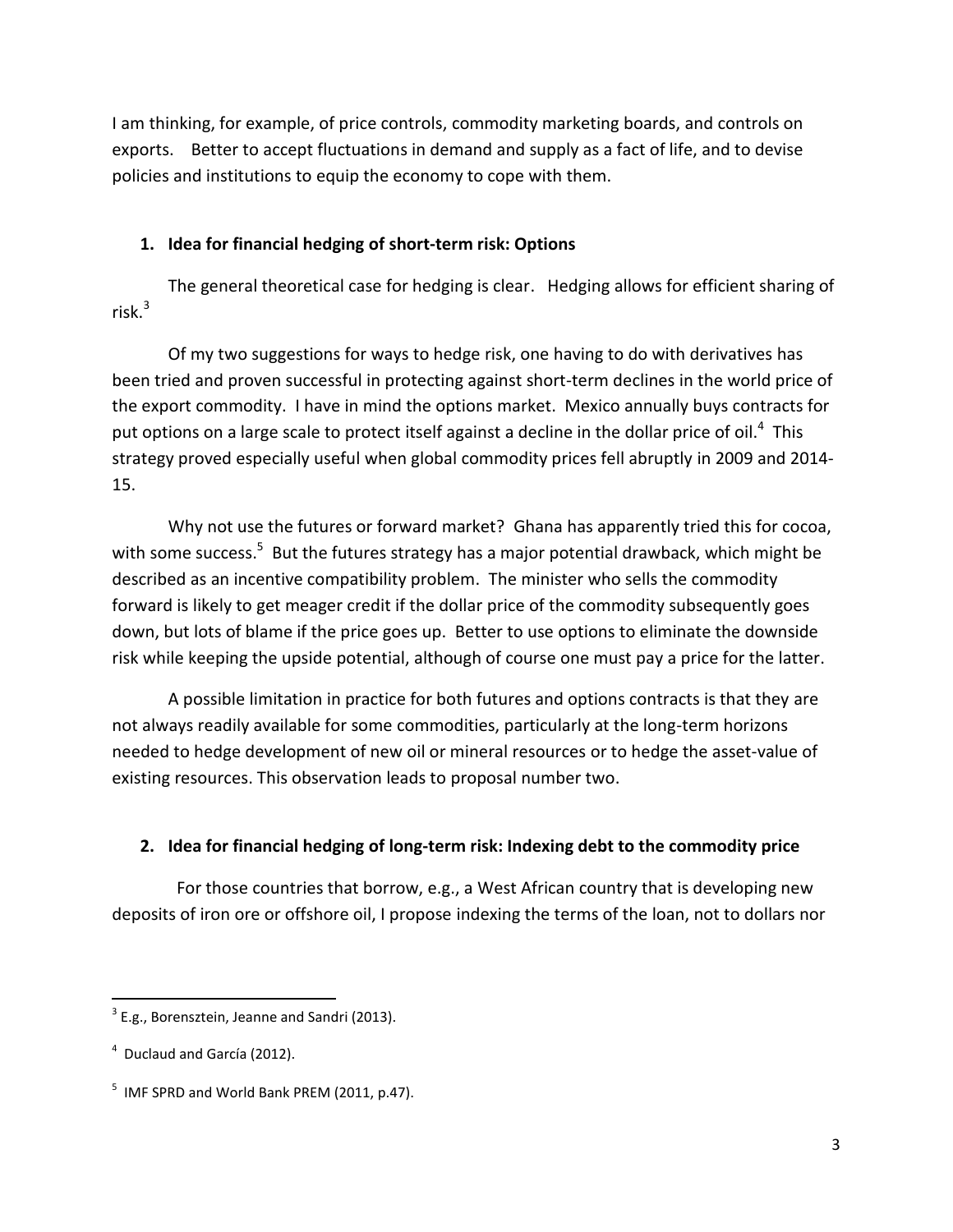to the local currency, but to the price of the commodity itself.<sup>6</sup> The advantage of such bonds is that in the event of a decline in the world price of the underlying commodity, the debt-toexport ratio need not rise. The cost of debt service adjusts automatically, without the severe disruption that results from loss of confidence, crisis, debt restructuring, and so forth. When debt crises hit Indonesia, Russia and Ecuador in 1998, or Ghana, Ecuador, Nigeria and Venezuela in 2015, one reason was that low dollar prices of their oil exports had driven up their debt service ratios. This would not have happened if their debts had been indexed to the oil price.

The indexation idea has been around for a long time<sup>7</sup>, but has very seldom been put into practice. Why not? Potential issuers worry that there is not enough demand for such commodity bonds. Who would want to take the other side of the trade, they ask? There is a good answer to the question who the ultimate potential customers are. Airlines and power utility companies have reason to go long in oil, steelmakers have reason to go long in iron ore, chocolate makers to go long in cocoa, etc. $^8$ 

It must be that bonds denominated in a particular kind of oil and carrying the credit risk of a particular country are too specialized a niche to generate the necessary liquidity to make a viable market. A power company or airline wants to go long in oil, not long in exposure to Azerbaijan, Nigeria or Ecuador, whose credit risk it is not equipped to evaluate. But then the World Bank might be able to make the market: It would lend to interested oil-producing countries – which is its job -- in terms of oil in place of lending to them in dollars. It would then offset its collective exposure to oil market conditions by selling to investors a World Bank bond denominated in a standard oil price index. Similarly with iron ore, cocoa, gold, coffee, and other commodities. Certain major private banks might also be able to play this role.

## **3. Institutions to overcome pro-cyclical fiscal policy in commodity-exporting countries.**

The third area is fiscal policy. Government spending has historically been notoriously pro-cyclical in commodity-exporting countries. Governments have tended to increase spending during the boom and have then been forced to cut back when commodity prices go back down.

 $\overline{\phantom{a}}$ 

<sup>6</sup> Frankel, "Barrels, Bushels and Bonds: How Commodity Exporters Can Hedge Volatility," *Project Syndicate*, October 2011.

 $^{7}$  E.g, Caballero (2002) or Attah-Mensah (2004). But there are earlier precedents.

 $^8$  Logically, commodity bonds should be "an easier sell" than GDP-linked bonds, which have received more attention (e.g., Borensztein and Mauro, 2004). The first reason is that they have natural customers, as noted. The second reason is that the commodity price index is not subsequently revised and is less liable to government manipulation than are GDP statistics.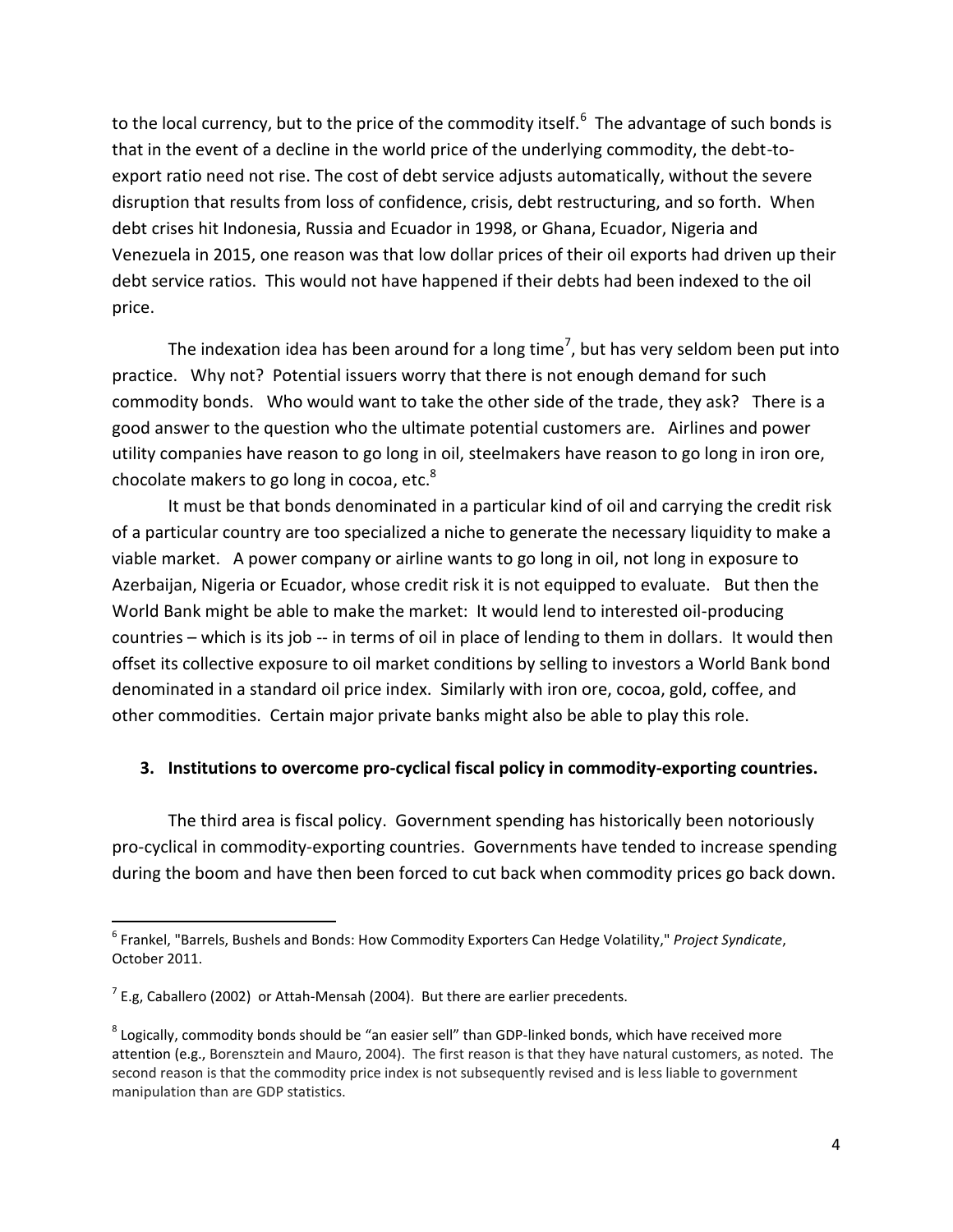Many authors have documented this historical pro-cyclicality.<sup>9</sup> An important cause of procyclical spending is that government receipts from taxes or royalties rise in booms, and the government cannot resist the temptation or political pressure to increase spending proportionately, or more than proportionately, as if the boom will last forever. Two large budget items that account for much of the increased spending from oil booms are big construction projects and the government wage bill.<sup>10</sup>

It is not enough to observe that policy-makers should follow wiser policies. What is wanted are institutions that make it more likely that fiscal policy will be counter-cyclical, or at least less pro-cyclical, even when carried out by officials who suffer from the common political and human frailties.

Some commodity-exporting developing countries managed after 2000 to overcome this historical pattern of pro-cyclicality. They achieved fiscal counter-cyclicality: taking advantage of the 2002-08 expansion to strengthen their budget balances, which then gave them the "fiscal space" to ease up when the global recession hit in 2009. Which countries managed this achievement? Generally those with "good institutions" such as the rule of law. $^{11}$ 

What institutional innovations, more specifically, can a country adopt to fight fiscal procyclicality? The conventional answer is budget rules, for example legally entrenched ceilings on budget deficits. But such rules alone won't do the job, as the failures of Europe's Stability and Growth Pact has amply demonstrated. To begin with, fixed ceilings on budget deficits operate pro-cyclically: when the economy is hit by a recession and so the budget is hit by a loss in tax revenue, a budget balance rule will force the government to cut spending or raise tax rates. Phrasing the target in cyclically adjusted terms helps solves that problem in theory. But most such rules are violated in practice, even more so for EM countries than for advanced countries. One major reason is overly optimistic forecasts by official agencies.<sup>12</sup>

l

<sup>9</sup> Cuddington (1989), Gavin and Perotti (1997), Tornell and Lane (1999), Kaminsky, Reinhart, and Vegh (2004), Talvi and Végh (2005), Alesina, Campante and Tabellini (2008), Mendoza and Oviedo (2006), Ilzetski and Vegh (2008), Medas and Zakharova (2009), Arezki, Hamilton and Kazimov (2011), Erbil (2011), and Avellan & Vuletin (2015).

 $^{10}$  Gelb (1986) and Medas and Zakharova (2009), respectively.

 $11$  Céspedes and Velasco (2014) and Frankel, Végh and Vuletin (2013).

 $12$  Frankel and Schreger (2013).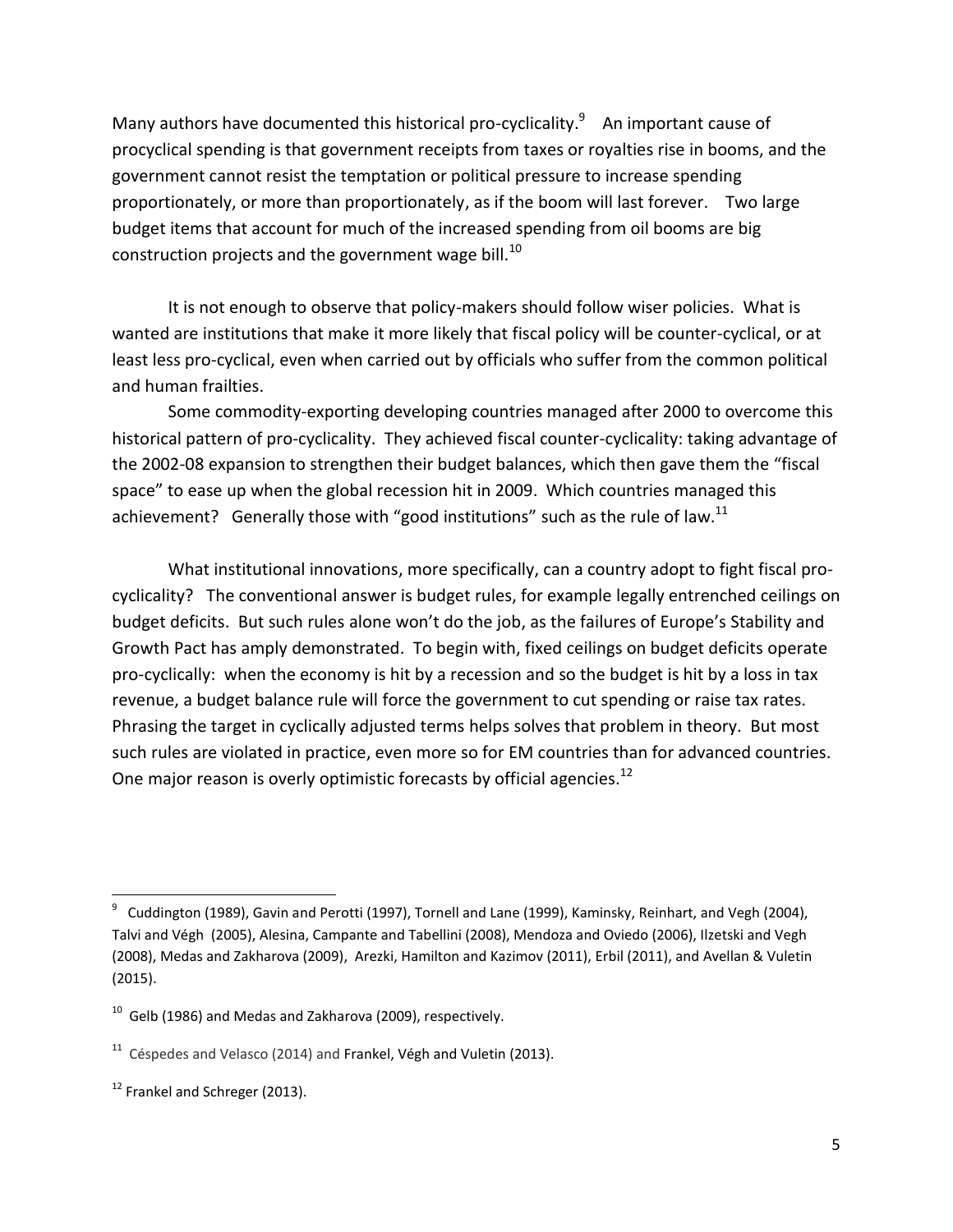A study of Chile's successful fiscal institutions<sup>13</sup> concluded that the key feature was not by itself the adoption of cyclically adjusted budget balance. Others have tried this and failed. It was, rather, the delegation to independent committees of the responsibility to estimate the long-run trends in the copper price and GDP. This delegation avoided the systematic overoptimism that plagues official forecasts in most other countries. It could be a useful model for others to emulate.

### **4. Ideas to overcome pro-cyclical monetary policy in commodity-exporting countries**

The Fed and some other of the most important central banks may have given up, at least for the time being, on the attempt to communicate monetary policy intentions in terms of a single variable, even via forward guidance, let alone via an explicit target. The presumption, however, is still in favor of transparency and simple clear communication. Many still feel the need to announce a specific target or anchor. Most developing countries, in particular, need the reinforcement to credibility.<sup>14</sup> Monetary policy-makers in emerging market and developing countries often have more need for credibility than those in advanced countries due to highinflation histories, absence of credible institutions, or political pressure to monetize big budget deficits. But announcing a target that one can expect often to miss does little to enhance credibility.

Commodity-exporting countries have bigger terms of trade shocks than industrialized countries. As has long been understood, terms of trade volatility makes a country less suited to a fixed exchange rate and more suited toward some form of floating so that the exchange rate can accommodate terms of trade shocks.

One good criterion for judging whether monetary policy in a commodity-exporting country is counter-cyclical is whether the currency is allowed to appreciate in the face of a positive terms-of-trade shock and depreciate in the face of a negative terms-of-trade shock. By this criterion, a fixed exchange rate is acyclical, by definition. By other criteria, a currency peg can actually be *pro-cyclical*: Commodity booms are associated with money inflows, rapid credit expansion, an overheated real economy, inflation in non-traded goods and services, and bubbles in real estate and other assets. Conversely, commodity busts are associated with balance of payments deficits, loss of reserves, credit shortage, recession, and currency or financial crises.

<sup>13</sup> Frankel (2013). Summarized in "Chile's Countercyclical Triumph," *Foreign Policy*, June 2012.

 $14$  Fraga, Goldfajn, and Minella (2003).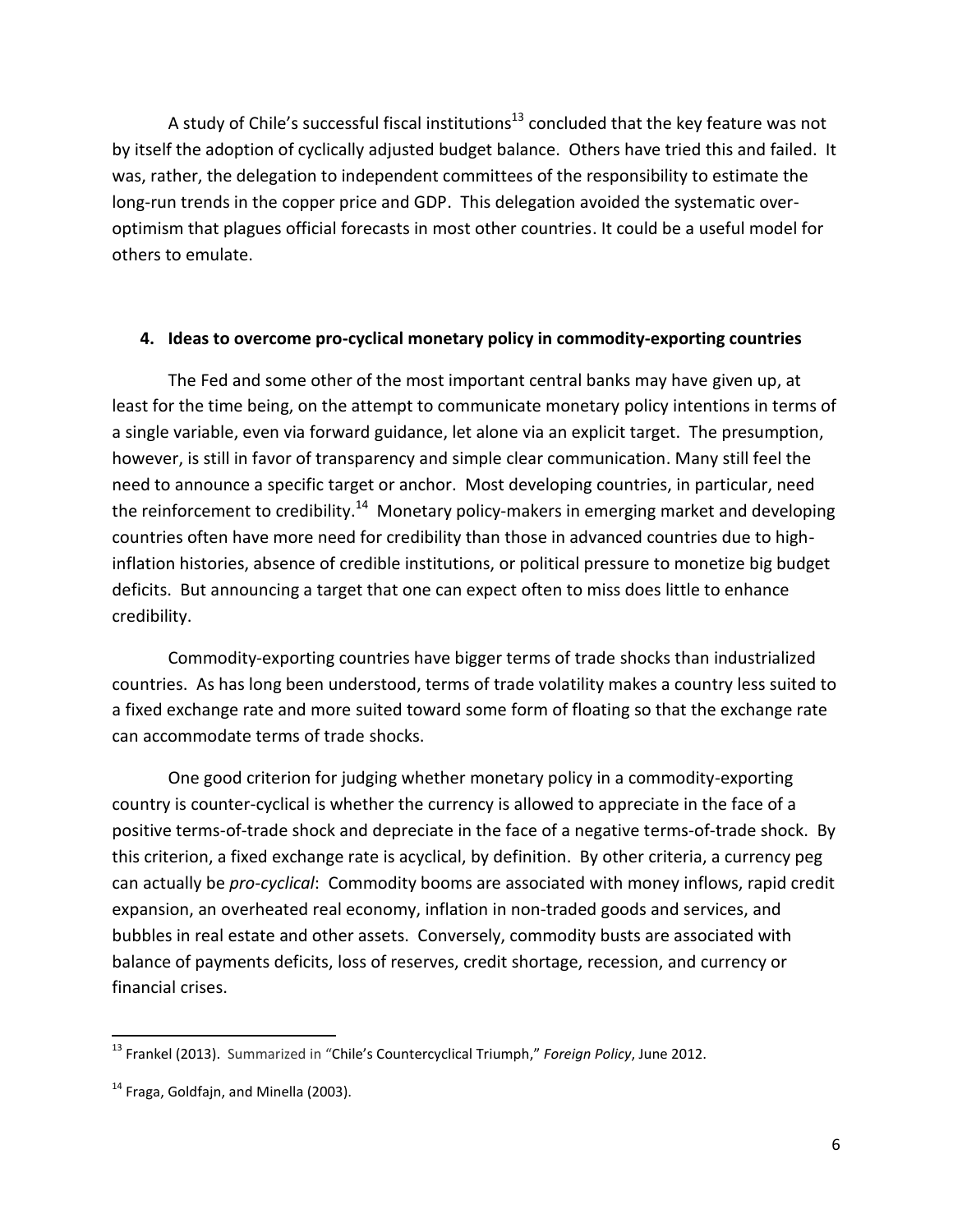Flexible exchange rates allow accommodation of trade shocks and therefore a countercyclical monetary policy. Under free floating, when the global price of the export commodity rises, threatening overheating, the currency automatically appreciates to mitigate the problem. When the global price of the export commodity falls, threatening external balance difficulties and recession, the currency automatically depreciates to mitigate those problems.

Examples of "commodity currency" countries include Australia, Canada, Chile, New Zealand and South Africa, among others.<sup>15</sup> Empirically, floating delivers a high correlation between the exogenous price of the export commodity and the real effective exchange rate, thus accommodating terms of trade shocks, while fixing does not. A variety of empirical studies confirm that floating works better for countries exposed to volatility in the world prices of their export commodities: Broda (2004), Edwards and Levy-Yeyati (2005), Rafiq (2011), Céspedes and Velasco (2012) and Berg, Goncalves and Portillo (2016).

Of course the advantages of fixing are still likely to dominate for very small very open economies (or for low-income countries that lack developed financial markets). Examples among oil exporters include Bahrain, Brunei, Cameroon, and Trinidad.

For middle-sized middle-income commodity-exporting countries, if the exchange rate is not to be the anchor, what is? The popular choice since the 1990s has been Inflation Targeting (IT), meaning the announcement of a targeting for the CPI in some form. IT comes in variations. Choices include targeting the level of the CPI versus the rate of change, headline CPI versus core, and forecasted inflation versus actual.

One point is not widely enough considered: Regardless which variation, the CPI is a bad choice for targeted variable with respect to terms of trade shocks. Assume a country that exports oil and imports food. If interpreted literally, a CPI target prevents the central bank from responding to a fall in the dollar price of oil with easy enough money to depreciate the currency (otherwise the domestic price of food will rise, violating the CPI target); and it requires the central bank to respond to a rise in the dollar price of imported food by tightening enough to appreciate the currency (for the same reason). This is backwards. It exacerbates terms-oftrade shocks rather than accommodating them. A short-term CPI target produces pro-cyclical monetary policy rather than counter-cyclical. It is like the currency peg in this regard, but more so.

If the authorities are going to target inflation, the price index should be one that leaves the import commodity out of the basket, but includes the price of the export commodity: something output-based, rather than designed to reflect the consumption basket. If the Bank

l

<sup>&</sup>lt;sup>15</sup> Cashin, Céspedes, and Sahay (2004); Chen and Rogoff (2003); Frankel (2007).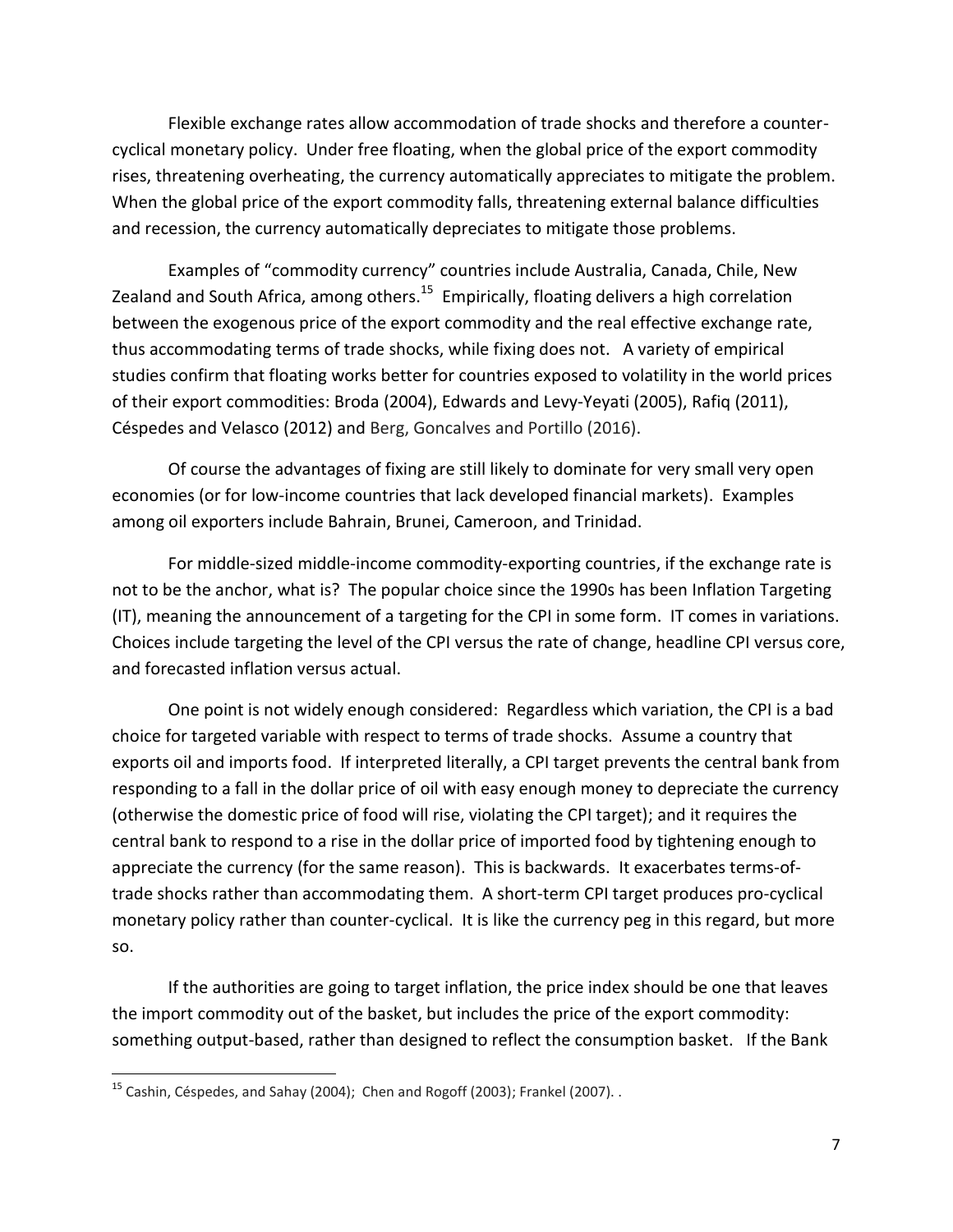of Algeria were to target the GDP deflator, it would automatically respond to declines in the world price of oil with monetary policy easy enough to depreciate the dinar, which is what one wants, and not when the price of the *import* commodity falls which is what a CPI target does. 16 Unfortunately, nobody has tried out the proposal to target the GDP deflator.

An alternative, especially for countries like Kuwait that currently target a basket of major currencies such as the dollar and euro, is to add the export commodity to the basket. If the Kuwaiti dinar were pegged to a basket that gave one-third weight to the dollar, one-third to the euro, and one third to oil, the value of the currency would again automatically move up and down with the value of a barrel of oil. Among Gulf countries, swings in external balance and in internal balance during 2001-16, are attributable to the inability of their exchange rates to adjust to the ups and downs in oil prices in a way that the proposal for a Currency-plus-Commodity Basket (CCB) would deliver automatically.<sup>17</sup> The argument in favor of CCB is that, for a commodity-exporting developing country, it delivers the best of floating – automatic accommodation of trade shocks – together with the best of fixed rates – a stable and transparent anchor. This proposal, too, has yet to be tried.

A more familiar recommendation is to target nominal GDP.<sup>18</sup> It has the same advantages as targeting the nominal GDP deflator (accommodating shocks to the terms of trade better than a CPI target), and has other advantages as well: It also beats CPI-targeting in case of supply shocks.

I am not alone in proposing NGDP targeting; many other economists have done so. The other supporters have almost always been thinking of major central banks like the Federal Reserve or the Bank of England. In the 1980s NGDP targeting was proposed by Meade (1978) and Tobin (1980) and supported by many others. The point of announcing an explicit target at that time was to get expectations of inflation down. In recent years the proposal has been revived (e.g., by Woodford, 2012, plus a school that calls itself Market Monetarists). The point nowadays has been to get expectations of inflation *up*. Either way, the argument in favor of phrasing the monetary stance in terms of NGDP is that this formulation is robust with respect to supply shocks

One can show that if the ultimate objective is to achieve price stability and output stability, as represented by a quadratic loss function, then a NGDP target will give a better outcome in the presence of shocks than an inflation target unless the supply curve is very steep or the loss function puts extraordinarily high weight on stabilizing the CPI.

 $^{16}$  Frankel (2011, 2012b).

<sup>&</sup>lt;sup>17</sup> Frankel (2008, 2017), summarized in *Policy Brief No. 26*, June 2017 (Economic Research Forum, Cairo).

<sup>&</sup>lt;sup>18</sup> See Frankel (2014) and Bhandari and Frankel (2017), summarized in "Nominal GDP Targeting for Developing Countries," *VoxEU,* Aug. 2014.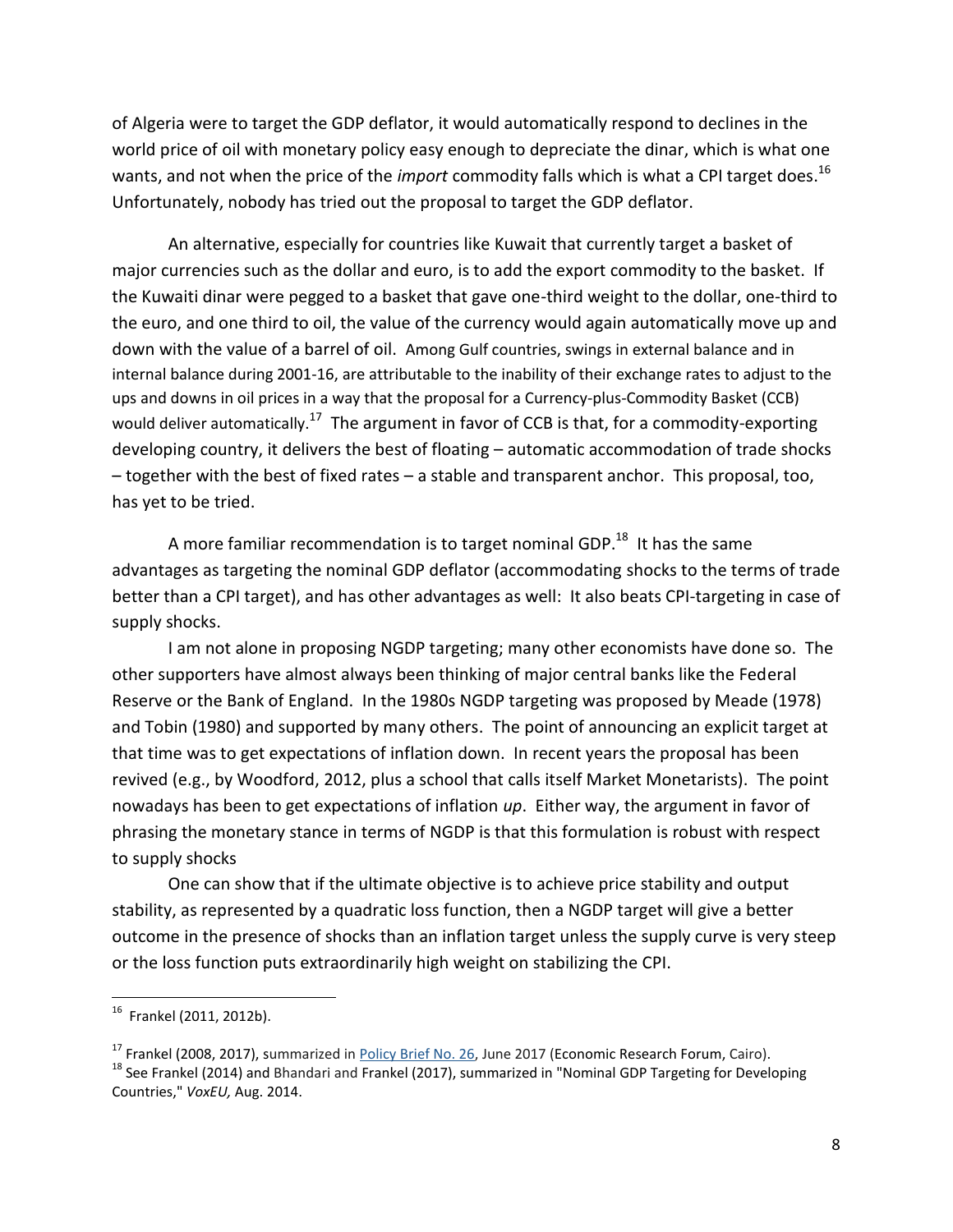Under certain simplifying assumptions, the necessary condition for Nominal GDP Targeting (NGDPT) to dominate Inflation Targeting (IT) is:

### *a < (2 + b)b*;

where  $a \equiv$  the weight on the price stability objective in the loss function,

and *b* ≡ elasticity of output with respect to unexpected inflation (i.e., inverse slope of Aggregate Supply curve).

The difference in welfare is especially large if supply shocks are especially large. There is good reason to think that supply shocks, like terms of trade shocks, are larger for commodity producers and other developing countries, due to more strikes and social instability, greater vulnerability to severe weather events such as droughts and windstorms and other natural disasters such as earthquakes, and bigger productivity shocks.<sup>19</sup>

Does the inequality condition hold? It does if the Aggregate Supply (AS) relationship is flat, as compared to the slope of the loss function lines. To simplify even further, consider two examples.

• Example 1: The condition holds if **b**>*a*.

 $\overline{a}$ 

• Example 2: It also holds if  $a = 1$  (as in the original Taylor rule) and the AS slope  $1/b < (1+\sqrt{2})$  $= 2.414.$ 

So NGDP targeting dominates unless Aggregate Supply is very steep (relative to the weight on price stability). I have estimated the AS slope for a few middle-size middle-income countries where I could think of plausible instruments for Aggregate Supply shocks and Aggregate Demand shocks. A good one is Kazakhstan, over the period 1993-2012. (The exogenous supply shocks are oil price fluctuations. Exogenous demand shocks are changes in income of major trading partners and military spending.) The estimated AS slope is 1.66; it is statistically less than 2.41. The implication is that the condition required for NGDPT to dominate IT apparently holds.

I conclude that middle-size middle-income commodity-exporting countries that currently favor targeting the CPI should consider using nominal GDP as their target instead. Commodity-exporting countries that currently peg their exchange rates to one or more major currencies should consider adding the export commodity to the basket to which they peg. In both cases the aim is to accommodate the trade shocks to which commodity-exporters are so often vulnerable.

<sup>&</sup>lt;sup>19</sup> During a boom, the country does not know in real time whether rapid productivity growth is permanent -- it is the next Asian Tiger -- or temporary -- the result of a transitory fluctuation. (Aguiar and Gopinath, 2007.) Because exogenous productivity shocks are hard to measure, extreme weather events and commodity price fluctuations are more useful as instrumental variables.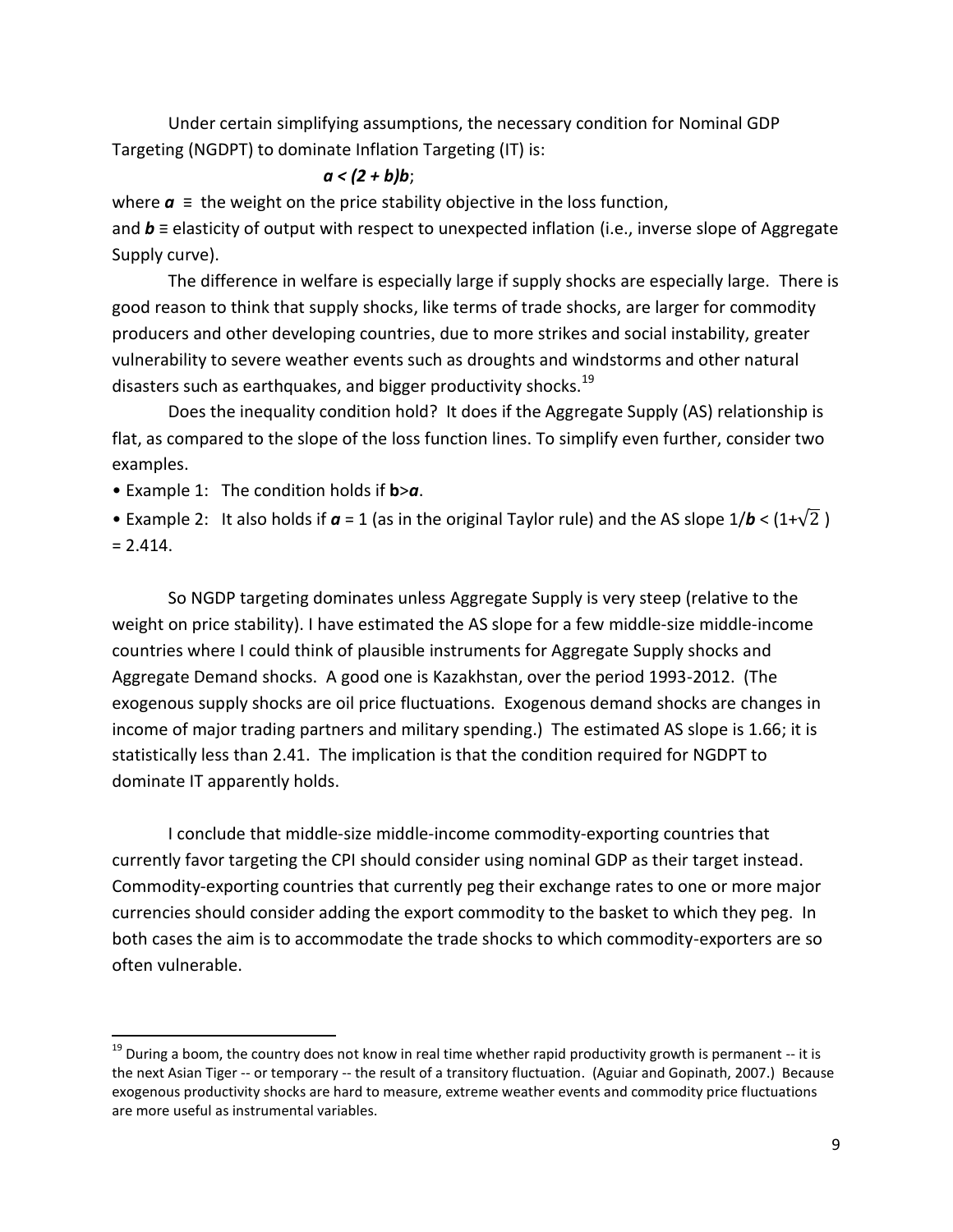### **References**

Aghion, Philippe, George-Marios Angeletos, Abhijit Banerjee, and Kalina Manova, 2010, "Volatility and Growth: Credit Constraints and the Composition of Investment," *Journal of Monetary Economics* 57, no. 3: 246-265.

Aguiar, Mark, and Gita Gopinath, 2007, "Emerging Market Business Cycles: The Cycle is the Trend," *Journal of Political Economy 115, 1,* February.

Alesina, Alberto, Filipe Campante, and Guido Tabellini, 2008, "Why is Fiscal Policy Often Procyclical?" *Journal of the European Economic Association*, 6, no. 5, September, 1006-1036.

Arezki, Rabah, Kirk Hamilton and Kazim Kazimov, 2011, "Resource Windfalls, Macroeconomic Stability and Growth: The Role of Political Institutions," (International Monetary Fund: Washington DC), May.

Atta-Mensah, Joseph, 2004, "Commodity-Linked Bonds: A Potential Means for Less-Developed Countries to Raise Foreign Capital," Bank of Canada Working Paper 2004-20, June.

Avellan, Leopoldo, and Guillermo Vuletin. "Fiscal Procyclicality and output forecast errors." *Journal of International Money and Finance* 55 (2015): 193-204.

Berg, Andrew, Carlos Goncalves and Rafael Portillo, 2016, "Another disconnect puzzle: should floaters fix and fixers float?" International Monetary Fund.

Bhandari, Pranjul, and Frankel, Jeffrey, 2017, "[Nominal GDP Targeting for Developing Countries](https://scholar.harvard.edu/files/frankel/files/ngdpt-_india_researchinecon.pdf)," *[Research in](http://www.sciencedirect.com/science/article/pii/S109094431730162)  [Economics](http://www.sciencedirect.com/science/article/pii/S109094431730162)* (Elsevier), vol.71, no. 3, pp. 491-506, September. [NBER WP 20898.](http://www.nber.org/papers/w20898)

Blattman, Christopher, Jason Hwang, and Jeffrey Williamson, 2007, "Winners and Losers in the Commodity Lottery: The Impact of Terms of Trade Growth and Volatility in the Periphery 1870-1939," *Journal of Development Economics* (Elsevier), vol. 82, no.1, pages 156-179, January. NBER WP 10600.

Borensztein, Eduardo, Olivier Jeanne and Damiano Sandri, 2013, "Macro-hedging for commodity exporters," *Journal of Development E*conomics.

Borensztein, Eduardo, and Paolo Mauro, 2004, "The case for GDP‐indexed bonds." *Economic Policy* 19.38: 166-216.

Broda, Christian, 2004, "Terms of Trade and Exchange Rate Regimes in Developing Countries," *Journal of International Economics*, 63(1), pp. 31-58.

Brueckner, Markkus, and Francisco Carneiro, 2016, "Terms of Trade Volatility, Government Spending Cyclicality, and Economic Growth," CAMA Working Paper 36/2016, Australia National University, June.

Caballero, Ricardo, 2002, "Coping with Chile's External Vulnerability: A Financial Problem," in *Economic Growth: Sources, Trends, and Cycles*, edited by Norman Loayza and Raimundo Soto (Central Bank of Chile: Santiago), pp. 377-416.

Cashin, Paul, Luis F. Céspedes, and Ratna Sahay, 2004,. "Commodity Currencies and the Real Exchange Rate." *Journal of Development Economics* 75, no.1: 239-268.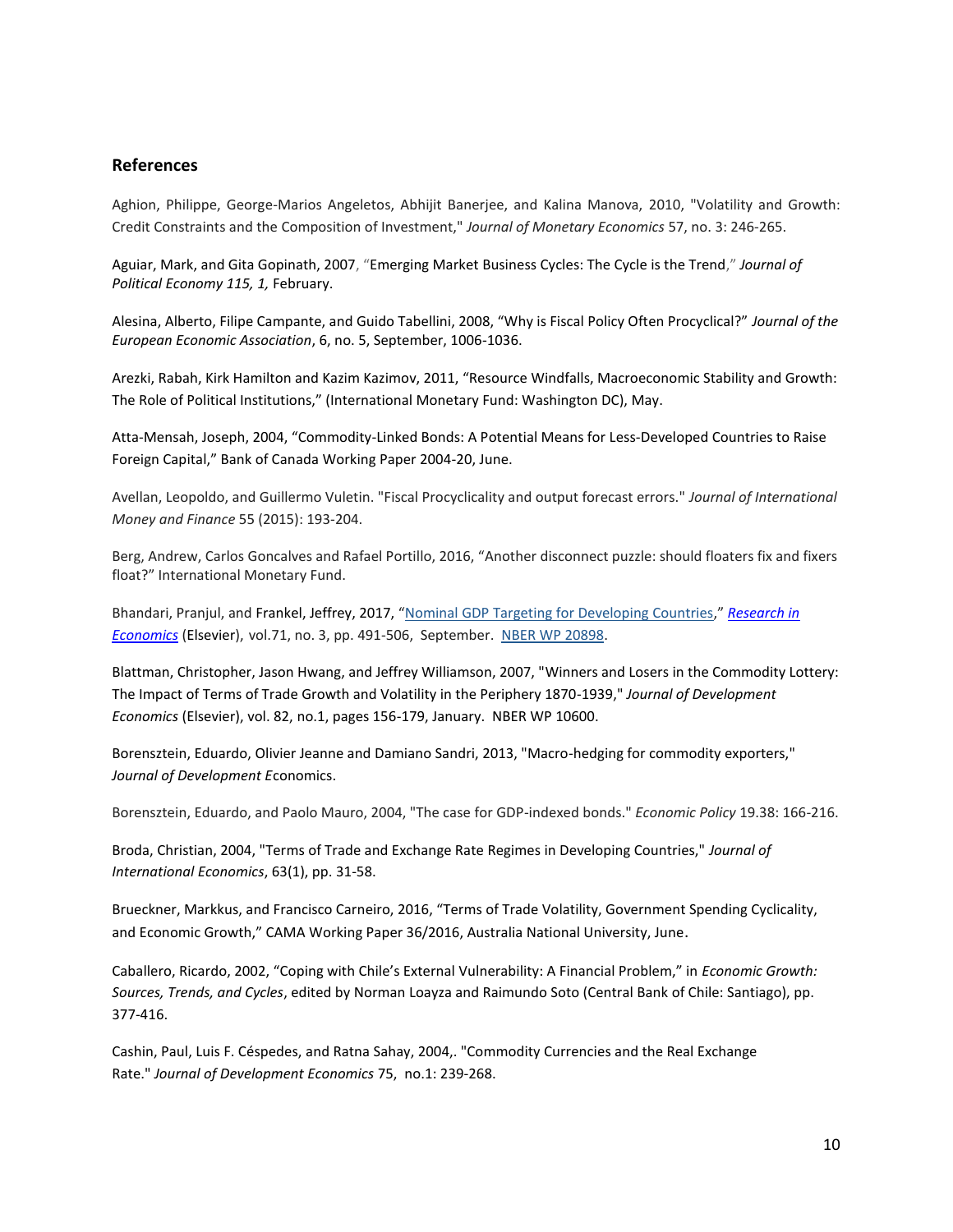Céspedes, Luis Felipe, and Andrés Velasco, 2012,"Macroeconomic Performance During Commodity Price Booms and Busts." *IMF Economic Review* 60, no.4: 570-599.

Céspedes, Luis Felipe, and Andrés Velasco, 2014, "Was this Time Different? Fiscal Policy in Commodity Republics," *Journal of Development Economics* (Elsevier), vol. 106 (C), pp. 92-106.

Chen, Yu-chin, and Kenneth Rogoff, 2003, "Commodity Currencies," *Journal of International Economics* 60, no.1: 133-160.

Cuddington, John, 1989, "Commodity Export Booms in Developing Countries," *World Bank Research Observer* 4, 143-165.

Duclaud, Javier, and Gerardo García, 2012, "Mexico´s Oil Price Hedging Program," in *Commodity Price Volatility and Inclusive Growth in Low-Income Countries,* edited by Rabah Arezki, Catherine Patillo, Marc Quintyn and Min Zhu (International Monetary Fund: Washington DC).

Edwards, Sebastian, and Eduardo Levy Yeyati, 2005, "Flexible Exchange Rates as Shock Absorbers," *European Economic Review*, Vol. 49, Issue 8, November, pp. 2079-05.

Erbil, Nese, 2011, "Is Fiscal Policy Procyclical in Developing Oil-producing Countries?" IMF Working Papers (International Monetary Fund).

Fraga, Armino, Ilan Goldfajn, and André Minella, 2003, "Inflation Targeting in Emerging Market Economies," *NBER Macro Annual 2003*, Kenneth Rogoff and Mark Gertler, editors (MIT Press: Cambridge).

Frankel, Jeffrey, 2007, "On the Rand: Determinants of the South African Exchange Rate," *South African Journal of Economics*, vol.75, no.3, September, 425-441.

Frankel, Jeffrey, 2008, "UAE & Other Gulf Countries Urged to Switch Currency Peg from the Dollar to a Basket That Includes Oil," *Vox.EU*, July 9.

Frankel, Jeffrey, 2011, "A Comparison of Product Price Targeting and Other Monetary Anchor Options, for Commodity-Exporters in Latin America," *Economia,* vol. 12, no. 1: 1-57. NBER WP [16362.](http://www.hks.harvard.edu/fs/jfrankel/LAC-PPTw16362.pdf)

Frankel, Jeffrey, 2012a, "The Natural Resource Curse: A Survey of Diagnoses and Some Prescriptions," in *Commodity Price Volatility and Inclusive Growth in Low-Income Countries,* edited by Rabah Arezki, Catherine Patillo, Marc Quintyn and Min Zhu (International Monetary Fund: Washington DC).

Frankel, Jeffrey, 2012b, "Product Price Targeting -- A New Improved Way of Inflation Targeting," [in](http://www.hks.harvard.edu/fs/jfrankel/MAS-PPT-SpecialFeatureApril2012.doc) *MAS Monetary Review* Vol. XI, issue 1, April (Monetary Authority of Singapore), pp.2-5.

Frankel, Jeffrey, 2013, "A Solution to Fiscal Procyclicality: The Structural Budget Institutions Pioneered by Chile," in *Fiscal Policy and Macroeconomic Performance,* Luis Felipe Céspedes and Jordi Galí, eds., Series on Central Banking Analysis, and Economic Policies, vol.17. Also in Spanish translation[,](http://ideas.repec.org/s/chb/bcchec.html) *Journal Economía Chilena*, vol.14, no.2, August 2011 (Central Bank of Chile), pp.39-78.

Frankel, Jeffrey, 2014, "Nominal GDP Targeting for Middle-Income Countries," *Central Bank Review*, vol.14, no.3, September (Central Bank of the Republic of Turkey), pp.1-14. HKS RWP 14-033.

Frankel, Jeffrey, 2018, "[The Currency-Plus-Commodity Basket:](http://scholar.harvard.edu/files/frankel/files/ccb_erf_2017march.pdf) A Proposal for Exchange Rates in Oil-Exporting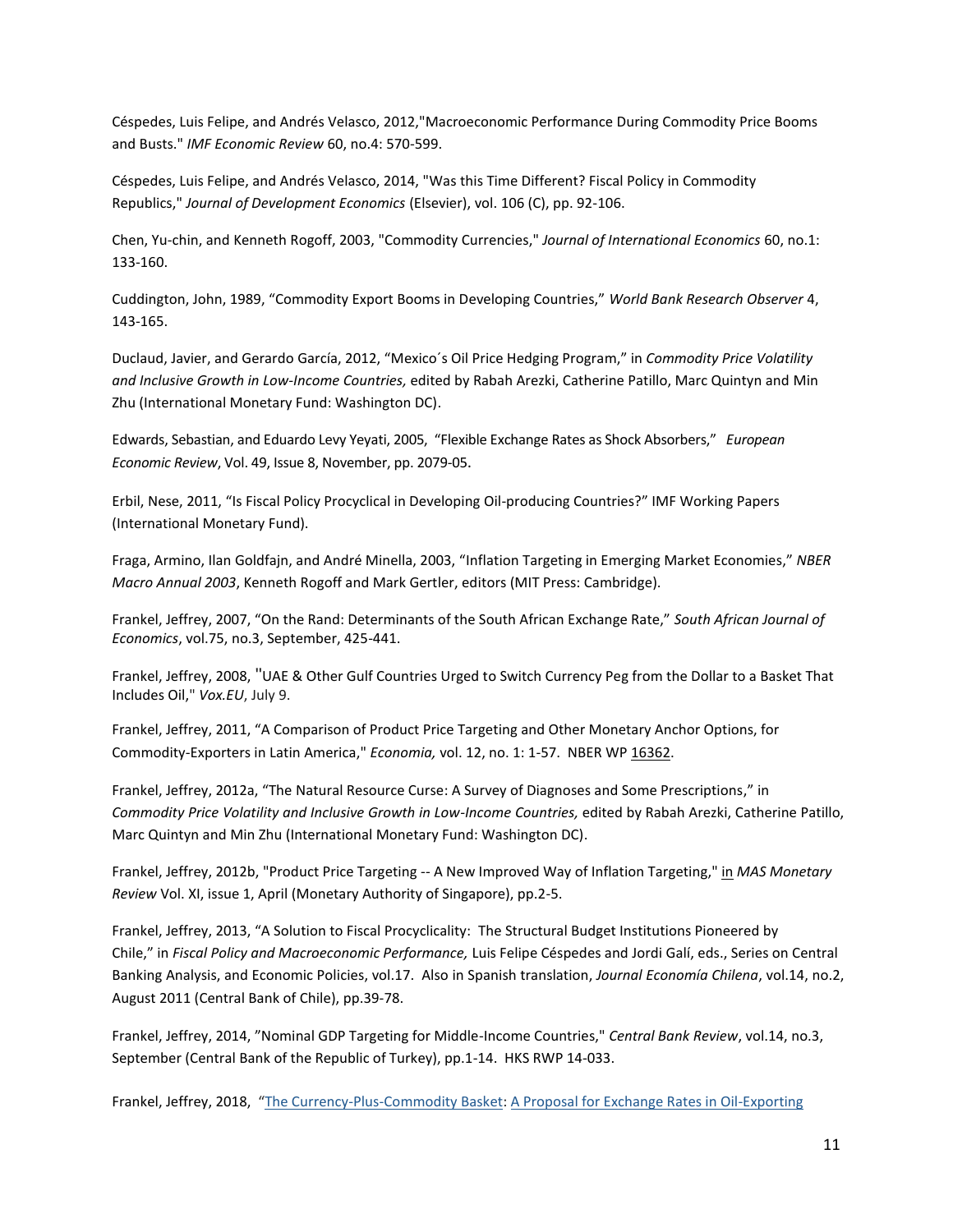[Countries to Accommodate Trade Shocks Automatically,](http://scholar.harvard.edu/frankel/publications/%E2%80%9C-currency-plus-commodity-basket-exchange-rate-proposal-make-monetary-policy)" forthcoming in: *Macroeconomic Institutions and Management in Resource-Rich Arab Economies,* edited by Hoda Selim, Kamiar Mohaddes and Jeffrey Nugent (Oxford: Oxford University Press). [CID WP no](https://www.hks.harvard.edu/centers/cid/publications/faculty-working-papers/currency-plus-commodity-basket) 333.

Frankel, Jeffrey, and Jesse Schreger, 2013, "Over-optimistic Official Forecasts in the Eurozone and Fiscal Rules," *Review of World Economy*, vol. 149, no. 2, pp.247-272; NBER WP 18283.

Frankel, Jeffrey, Carlos Végh and Guillermo Vuletin, 2013, "On Graduation from Fiscal Procyclicality," in *Journal of Development Economics*, 100, no.1, Jan., pp. 32-47; NBER WP 17619; summarized in *VoxEU*.

Gavin, Michael and Roberto Perotti, 1997, "Fiscal Policy in Latin America," *NBER Macroeconomics Annual*, Vol. 12, pp. 11-61.

Gelb, Alan, 1986, "Adjustment to Windfall Gains: A Comparative Analysis of Oil-Exporting Countries," in *Natural Resources and the Macroeconomy*, J.Peter Neary and van Sweder Wijnbergen, eds. (MIT Press: Cambridge), 54-93.

Hausmann, Ricardo, and Roberto Rigobon, 2003, "An Alternative Interpretation of the 'Resource Curse': Theory and Policy Implications," in *Fiscal Policy Formulation and Implementation in Oil-Producing Countries*, edited by Jeffrey Davis (International Monetary Fund: Washington, DC), pp;.12-44.

Ilzetski, Ethan, and Carlos Vegh, 2008, "Procyclical Fiscal Policy in Developing Countries: Truth or Fiction?" NBER WP no. 14191.

IMF SPRD & World Bank PREM, 2011, "Managing Volatility in Low-Income Countries: The Role and Potential for Contingent Financial Instruments," approved by Reza Moghadam and Otaviano Canuto, Oct..

Kaminsky, Graciela, Carmen Reinhart, and Carlos Vegh, 2005, "When It Rains, It Pours: Procyclical Capital Flows and Macroeconomic Policies," *NBER Macroeconomics Annual 2004*, Vol. 19, pages 11-82**.**

Meade, James, 1978, "[The Meaning of Internal Balance](http://www.jstor.org/discover/10.2307/2232044?uid=3739696&uid=2&uid=4&uid=3739256&sid=56254676533)," *The Economic Journal*, 88:423-435.

Medas, Paolo, and Daria Zakharova, 2009, "Primer on Fiscal Analysis in Oil-Producing Countries," IMF working paper 56, March.

Mendoza, Enrique G., 1997, "Terms-of-trade Uncertainty and Economic Growth," *Journal of Development Economics* 54.2: 323-356.

Mendoza, Enrique, and P. Marcelo Oviedo, "Fiscal Policy and Macroeconomic Uncertainty in Developing Countries: The Tale of the Tormented Insurer," NBER Working Paper No. 12586, October.

Poelhekke, Steven, and, Frederick van der Ploeg, 2007, "Volatility, Financial Development and the Natural Resource Curse," CEPR DP6513, October.

Rafiq, M. Sohrab, 2011, "Sources of Economic Fluctuations in Oil‐exporting Economies: Implications for Choice of Exchange Rate Regimes," *International Journal of Finance & Economics* 16, no.1: 70-91.

Talvi, Ernesto, and Carlos Vegh, 2005, "Tax Base Variability and Procyclicality of Fiscal Policy," *Journal of Development Economics* 78, no. 1, 156-190.